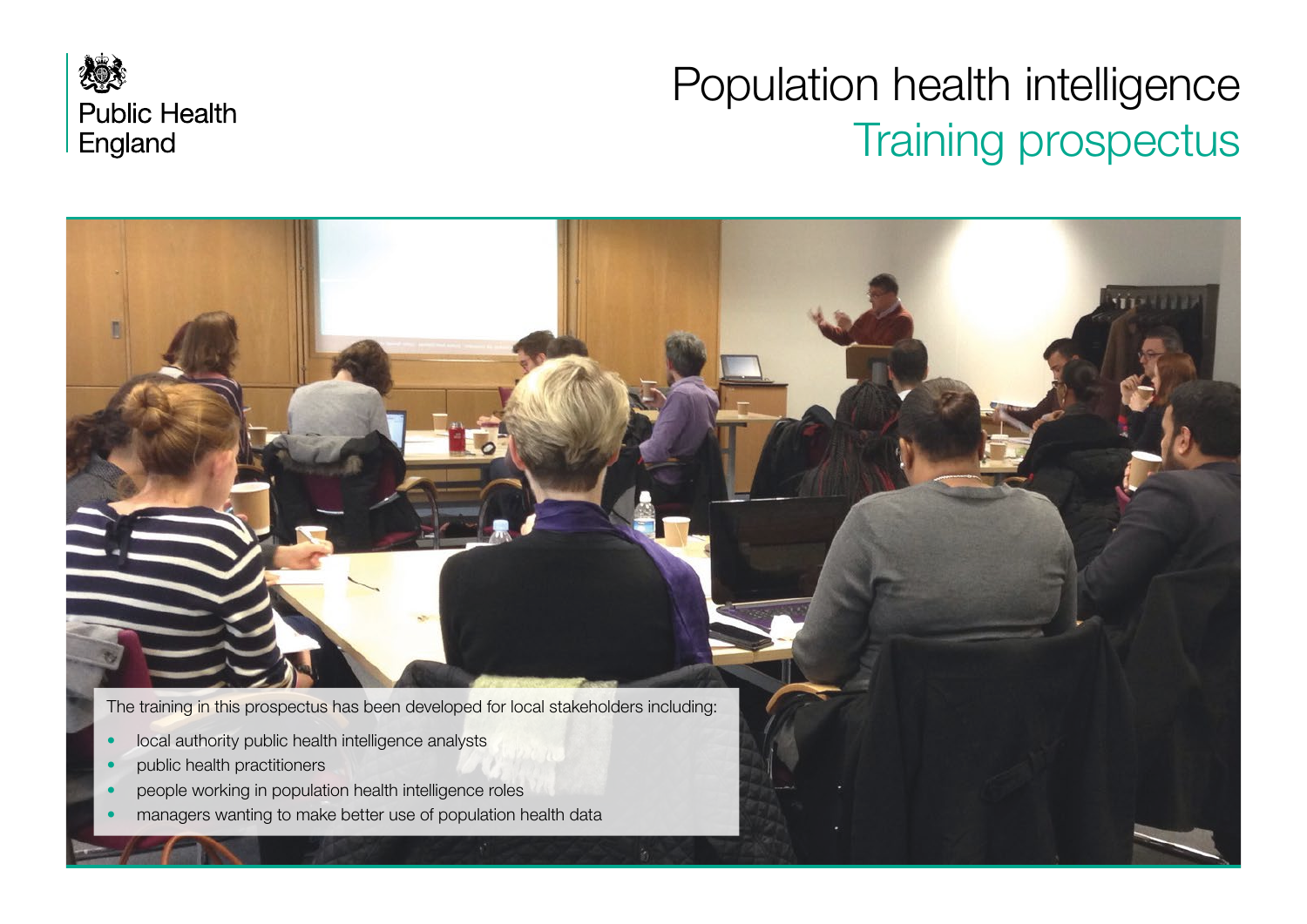### Welcome

Public Health England (PHE) works closely with a range of stakeholders, in particular with public health teams in local authorities, to improve their access to and use of the knowledge, intelligence and suite of tools developed and published by PHE.

The population health intelligence and tools produced by PHE support local systems in understanding the health of their populations, and the drivers of ill health, health inequalities and health outcomes.

We have developed a series of national training courses to build and develop population health intelligence capacity and capability in local public health systems. This prospectus sets out the range of courses available locally through your PHE Local Knowledge and Intelligence Service (LKIS).

This training has been developed to support public health practitioners, including public health analysts, to increase their competency and confidence in using data to drive decision-making. The courses are suitable for anyone working in a population health role.

### **Contents**

| Aim of the population health intelligence training programme | 1              |
|--------------------------------------------------------------|----------------|
| To access the training                                       | $\overline{2}$ |
| Courses                                                      | 3              |
| F1 Introduction to public health intelligence                | 6              |
| F2 Understanding and measuring populations                   | $\overline{7}$ |
| F3 A foundation course in population health intelligence     | 8              |
| Core skills for population health intelligence               | $\overline{9}$ |
| C1 Data resources                                            | 10             |
| C2 Intermediate statistics                                   | 10             |
| C3 Applications of population health intelligence            | 11             |
| C4 Communicating population health intelligence              | 11             |
| S1 Health economics and prioritisation in public health      | 12             |
| S2 Critical appraisal skills                                 | 13             |
| S3 An introduction to Hospital Episode Statistics (HES)      | 13             |
| S4 Data visualisation and infographics                       | 14             |
| PHE population health intelligence tools                     | 15             |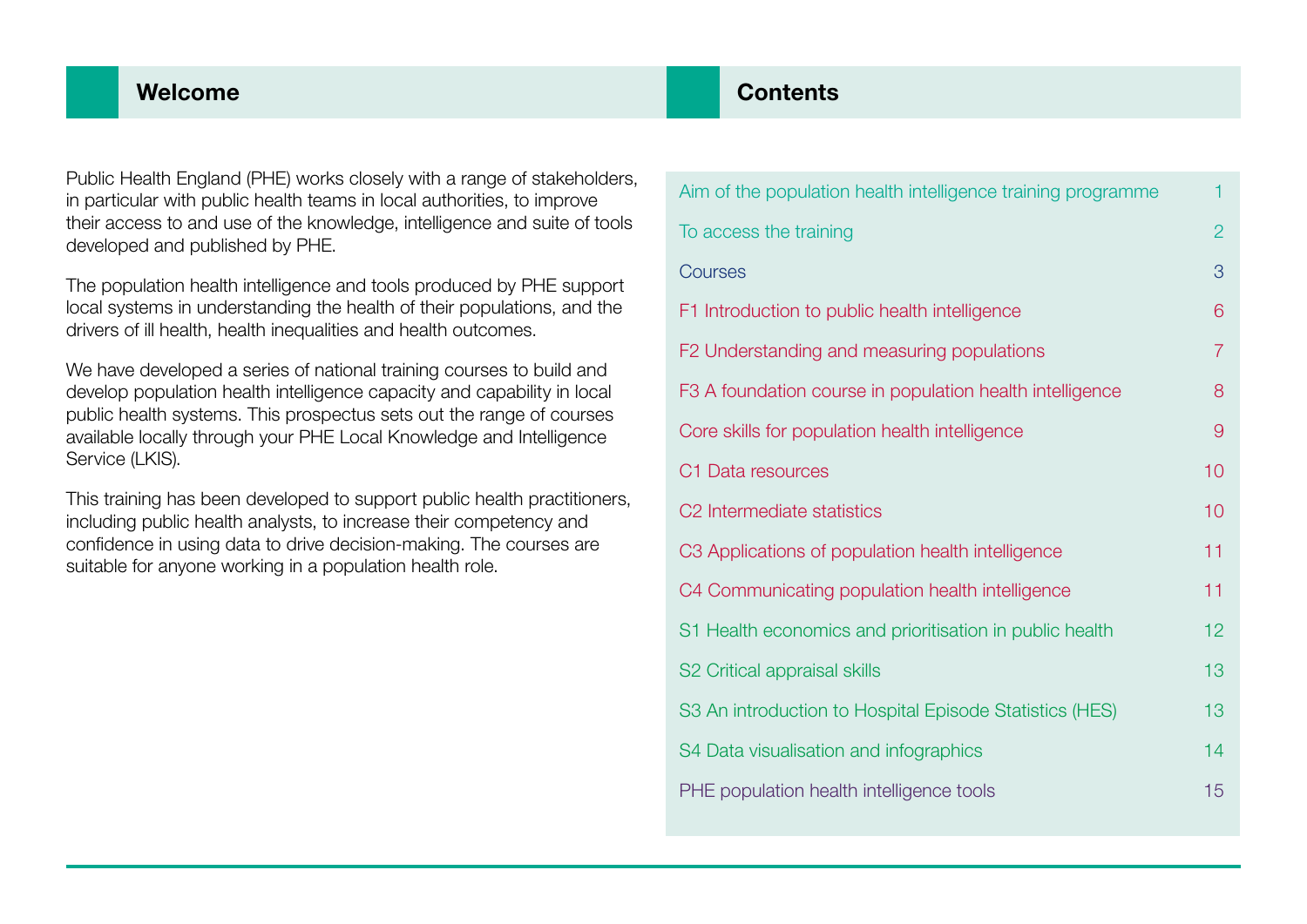### <span id="page-2-0"></span>Aim of the population health intelligence training programme

The aim of the training programme is to build and develop population health intelligence capacity and capability across local systems. The training courses aim to take people on a journey from data through to decision-making, increasing confidence when using data and in the production of robust information and intelligence.



The central elements of the programme, *Foundations of population health intelligence* and *Core skills for population health intelligence*, are mapped to 'a skills framework for public health intelligence analysts and epidemiologists'. This is a skills framework for analysts developed by PHE in consultation with the wider public health system, including local authority public health teams. They support the development of competencies at level 1 as outlined in that framework, which is appropriate for analytical staff employed in a role up to NHS Agenda for Change Band 6 or the Civil Service HEO grade. The analyst skills framework itself is mapped to the [Public Health Skills and Knowledge Framework 2016.](https://assets.publishing.service.gov.uk/government/uploads/system/uploads/attachment_data/file/584408/public_health_skills_and_knowledge_framework.pdf)

The training available comprises classroom-based courses and e-learning. The classroom-based courses are delivered locally by PHE's Local Knowledge and Intelligence Service. The e-learning is available via the [e-Learning for Healthcare](https://portal.e-lfh.org.uk/) website.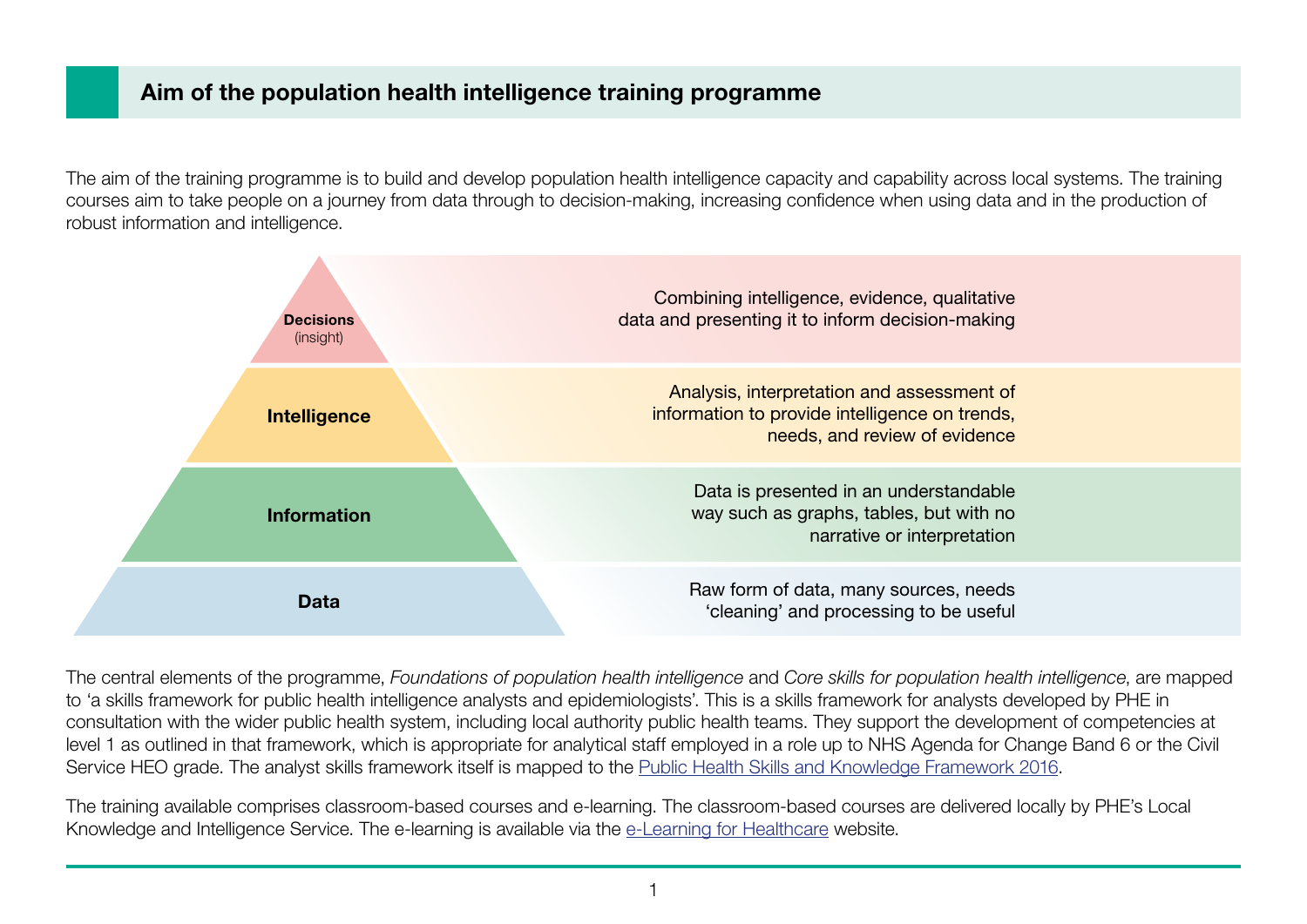### <span id="page-3-0"></span>To access the training

The training courses outlined in this programme have been developed nationally as a standard offer across all nine PHE areas.

The specific courses run in each area are decided in consultation with the local system and are based on local need. For information on the courses taking place near you, please contact your local LKIS team.

All courses are currently free of charge to non-commercial organisations in local health systems.

#### E-learning modules

The e-learning is hosted on e-Learning for Health [\(e-LfH\).](https://portal.e-lfh.org.uk/) If you have an OpenAthens account you can use this to sign in. Alternatively it is easy and free to register with an NHS or local government email address.



| <b>LKIS team</b>         | <b>Contact email address</b>      |
|--------------------------|-----------------------------------|
| North Fast               | LKISNorthEast@phe.gov.uk          |
| North West               | LKISNorthWest@phe.gov.uk          |
| Yorkshire and the Humber | LKISYorkshireandHumber@phe.gov.uk |
| Fast Midlands            | LKISEastMidlands@phe.gov.uk       |
| West Midlands            | LKISWestMidlands@phe.gov.uk       |
| East of England          | LKISEast@phe.gov.uk               |
| London                   | LKISLondon@phe.gov.uk             |
| South East               | LKISSouthEast@phe.gov.uk          |
| South West               | LKISSouthWest@phe.gov.uk          |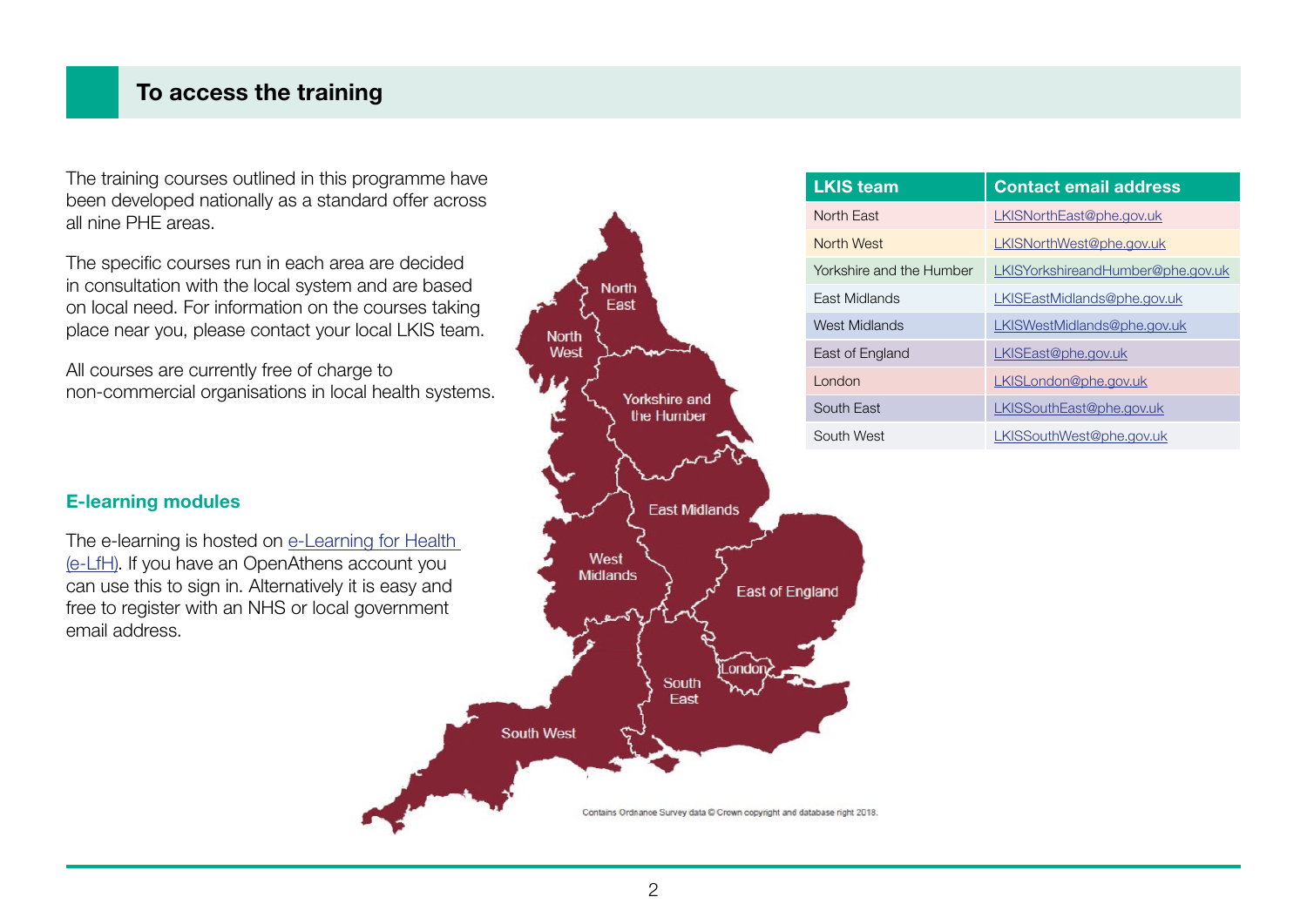#### <span id="page-4-0"></span>From data to decisions:

These courses take delegates from the production of data and intelligence through to communication and decision support. The foundation course is targeted towards public health practitioners who use data to inform their area of practice. The core skills course is targeted at analysts with a focus on population health.

| <b>Course ID</b> | <b>Course</b>                                         | <b>Delivery</b>            | <b>Duration</b> | <b>Primary audience</b>     | <b>Prerequisite</b> |
|------------------|-------------------------------------------------------|----------------------------|-----------------|-----------------------------|---------------------|
|                  | Foundations of population health intelligence         |                            |                 |                             |                     |
| F1               | Introduction to public health intelligence            | E-learning                 | 30 minutes      | A                           | <b>None</b>         |
| F <sub>2</sub>   | Understanding and measuring populations               | E-learning and<br>workbook | 1.5 hours       | A                           | F1                  |
| F <sub>3</sub>   | A foundation course in population health intelligence | Classroom                  | 1 day           | Public health practitioners | F1 & F2             |
|                  | Core skills for population health intelligence        |                            |                 |                             |                     |
| C <sub>1</sub>   | Data resources                                        | Classroom                  | 1 day           | Analysts                    | F1 & F2             |
| C <sub>2</sub>   | Intermediate statistics                               | Classroom                  | 1 day           | Analysts                    | C <sub>1</sub>      |
| C <sub>3</sub>   | Applications of population health intelligence        | Classroom                  | 1 day           | Analysts                    | C <sub>2</sub>      |
| C <sub>4</sub>   | Communicating population health intelligence          | Classroom                  | 1 day           | Analysts                    | C <sub>3</sub>      |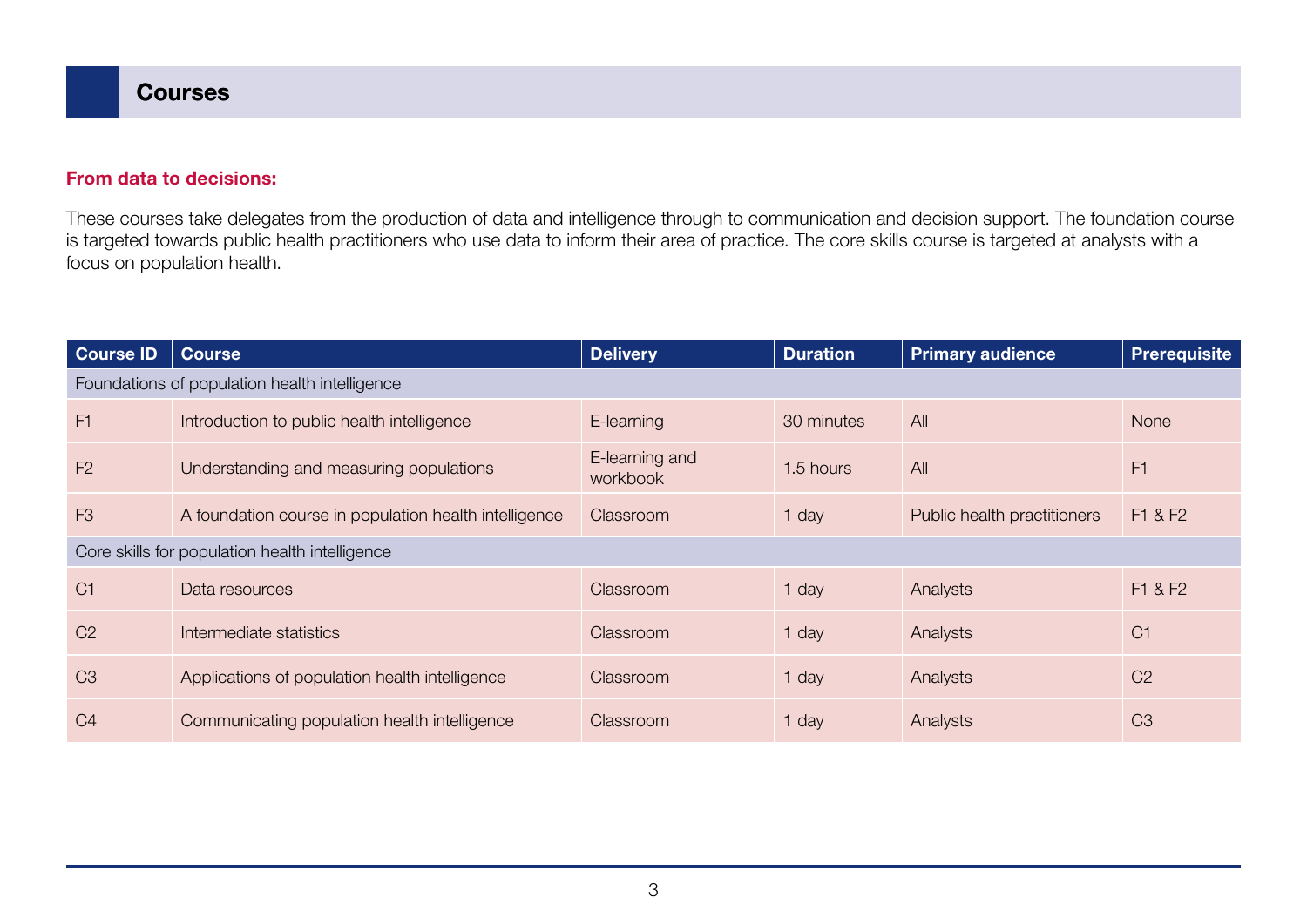#### Specialist courses:

These courses focus on a specific topic and the target audience is determined by the topic. They are offered as standalone courses.

| <b>Course ID</b> | <b>Course</b>                                        | <b>Delivery</b> | <b>Duration</b>            | <b>Primary audience</b>     | <b>Prerequisite</b> |
|------------------|------------------------------------------------------|-----------------|----------------------------|-----------------------------|---------------------|
| S <sub>1</sub>   | Health economics and prioritisation in public health | E-learning      | 30 minutes x<br>2 sessions | All                         | None                |
| <b>S2</b>        | Critical appraisal skills                            | Classroom       | 3 hours                    | Public health practitioners | <b>None</b>         |
| S <sub>3</sub>   | An introduction to Hospital Episode Statistics (HES) | Classroom       | I day                      | Analysts                    | None                |
| <b>S4</b>        | Data visualisation and infographics                  | Classroom       | day                        | All                         | None                |

#### PHE population health intelligence tools:

These short courses each focus on a specific population health intelligence tool. They are aimed at people who need to access, use and understand PHE tools to support them in their day-to-day work.

| Course ID      | <b>Course</b>                                                                                                         | <b>Delivery</b> | <b>Duration</b> | <b>Primary audience</b>     | <b>Prerequisite</b> |
|----------------|-----------------------------------------------------------------------------------------------------------------------|-----------------|-----------------|-----------------------------|---------------------|
| T1             | Public health profiles ('Fingertips' platform), using the<br>Public Health Outcomes Framework (PHOF) as an<br>example | Classroom       | 2 hours         | Public health practitioners | None                |
| T <sub>2</sub> | Strategic Health Asset Planning and Evaluation<br>(SHAPE) Place                                                       | Classroom       | 2 hours         | Public health practitioners | <b>None</b>         |
| T <sub>3</sub> | Global Burden of Disease (GBD)                                                                                        | Classroom       | 2 hours         | Public health practitioners | F <sub>2</sub>      |
| T <sub>4</sub> | Local Health                                                                                                          | Classroom       | 2 hours         | Public health practitioners | None                |
| T <sub>5</sub> | Public Health Dashboard                                                                                               | Classroom       | 1 hour          | Public health practitioners | None                |
| T <sub>6</sub> | Health economics tools                                                                                                | Classroom       | 2 hour          | Public health practitioners | S <sub>1</sub>      |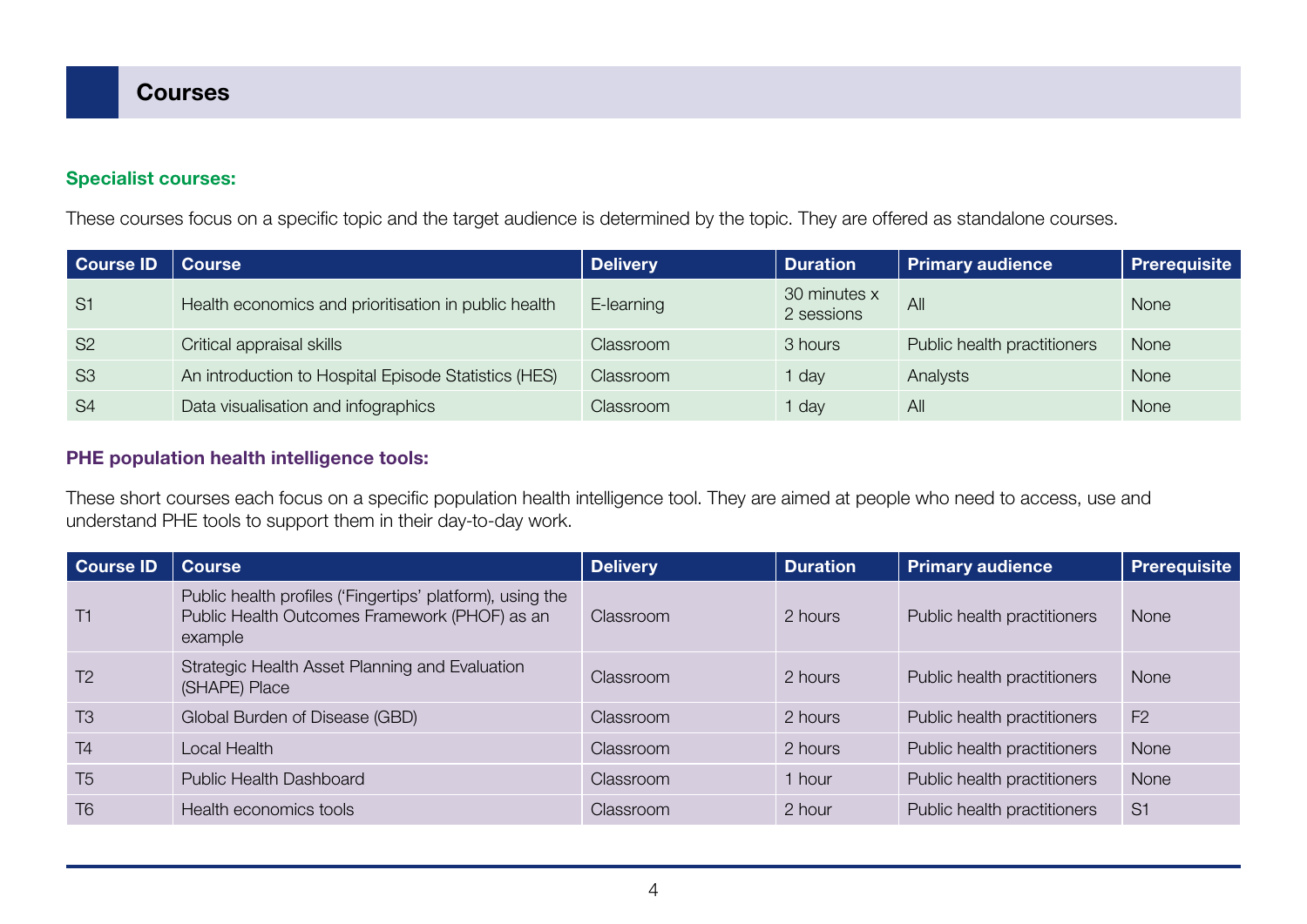#### Bespoke local training:

Each LKIS team will offer locally developed training packages in line with local needs, tailored for stakeholders. The training offered in this section will be locally determined.

Examples of bespoke local training packages include:

- training for Public Health Specialist Registrars preparing for Part A or Part B exams
- delivery of continuing professional development sessions on PHE tools and products in partnership with PHE Centres
- locally tailored training packages for other stakeholders such as the voluntary and community sector, elected members and district councils
- bespoke training for the wider public health workforce, including health visitors and school nurses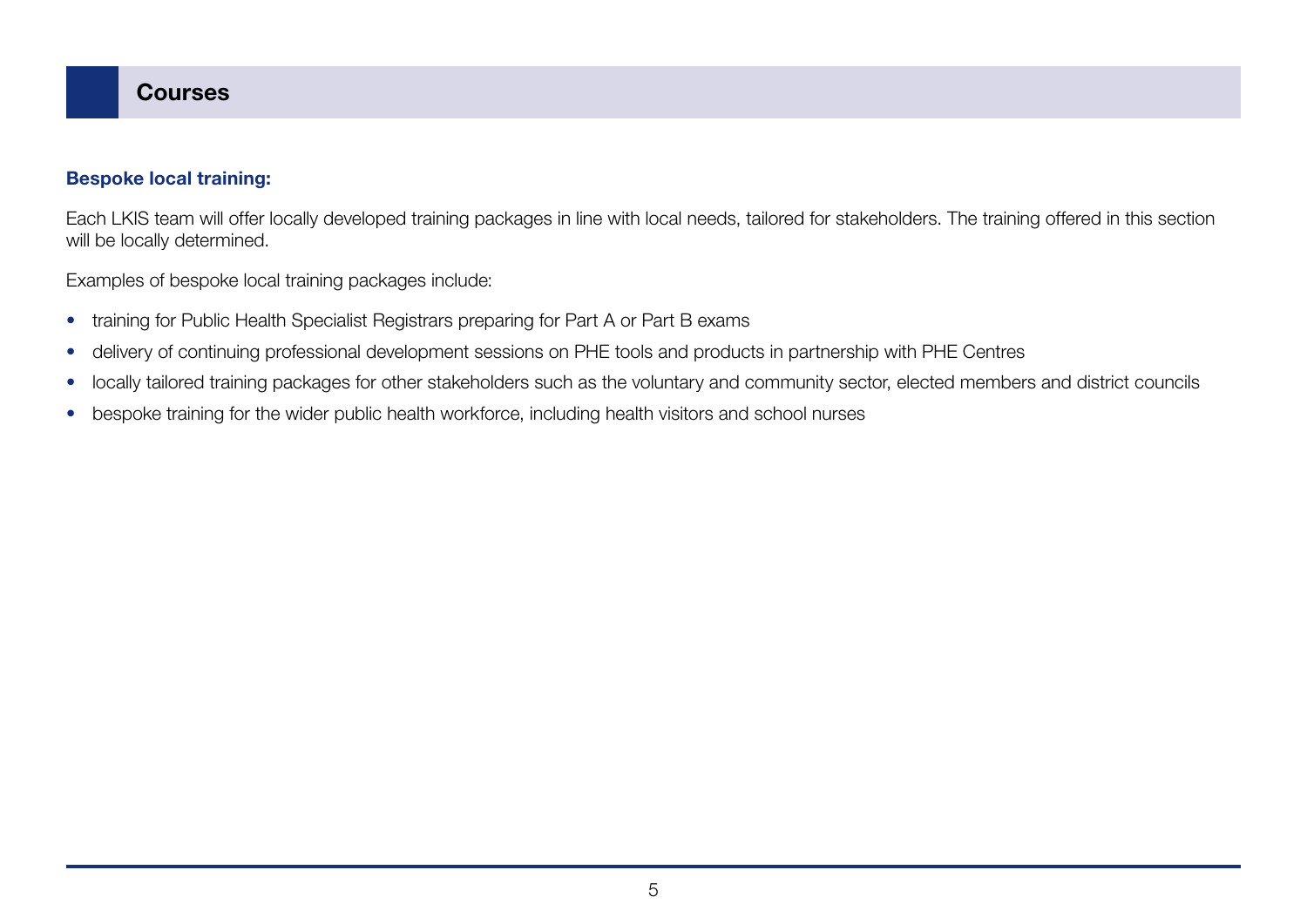<span id="page-7-0"></span>This session introduces public health intelligence and provides the context for further training.

#### Primary audience

This session is useful for anyone who is new to public health.

It is a prerequisite for anyone attending the one-day *F3 Foundation course in population health intelligence* or the four-day *C1-C4 Core skills for population health intelligence* training.

#### Learning objectives

By the end of this session you will be able to:

- explain what public health and public health intelligence is
- define the key concepts in public health
- identify the main functions, organisations and roles within public health
- recognise some of the key individuals, Acts and historical events in the history of public health and public health intelligence

#### **Delivery**

30 minute e-learning module, accessible [here](https://portal.e-lfh.org.uk/Component/Details/533891)

#### **Prerequisites**

None

| <b>Competency</b>                                                                            | <b>Level</b> |
|----------------------------------------------------------------------------------------------|--------------|
| Define key concepts in PH                                                                    | Knowledge    |
| Define role of UK public health function                                                     | Knowledge    |
| Describe the historic and legal context                                                      | Knowledge    |
| Describe the wider determinants of health and health inequalities                            | Knowledge    |
| Describe the UK public health policy framework and the various<br>organisations within it    | Knowledge    |
| Describe the process of implementation of national public health policy                      | Knowledge    |
| Distinguish key features of communicable, non-communicable and<br>environmental epidemiology | Knowledge    |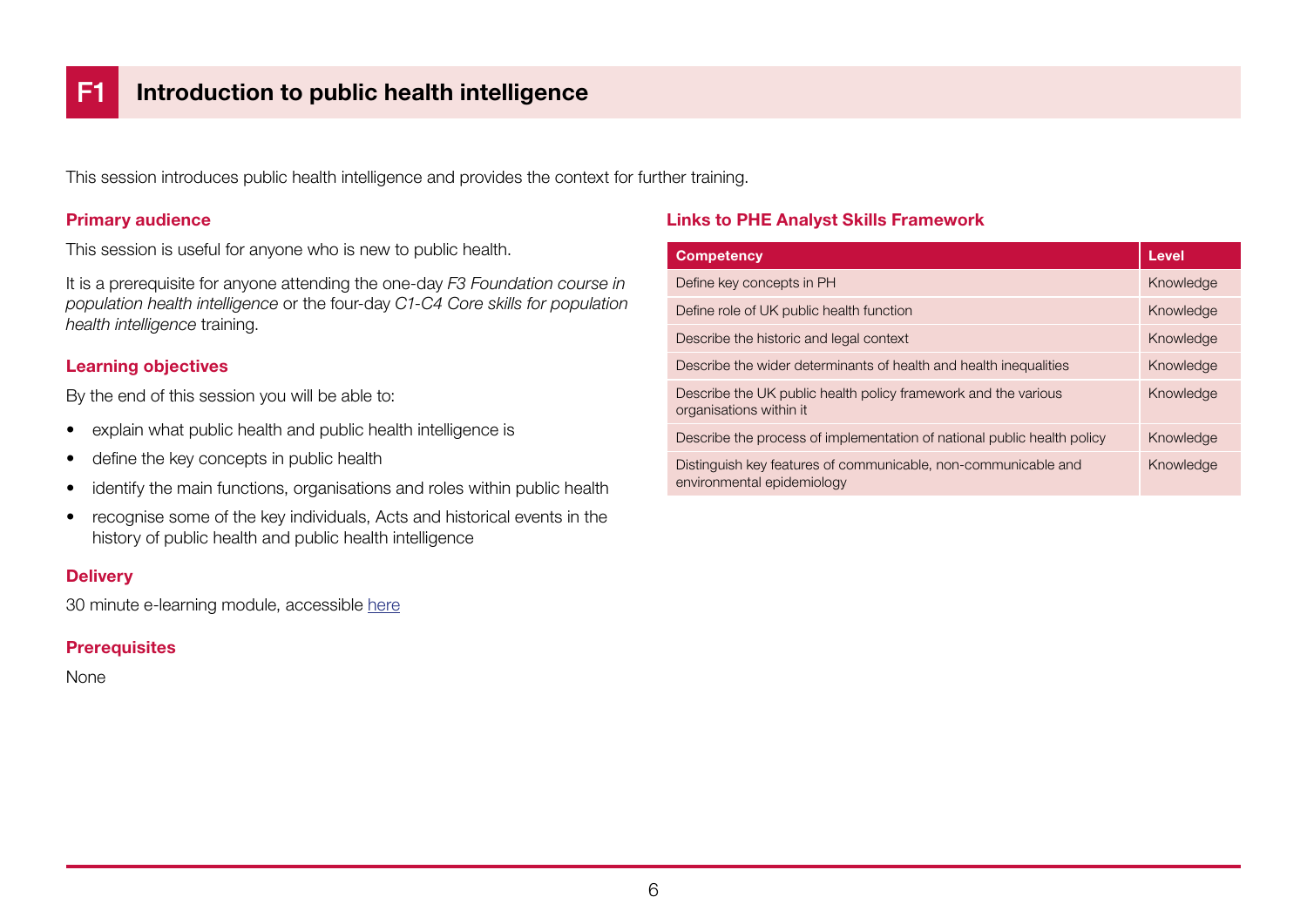<span id="page-8-0"></span>This session introduces the basic statistical concepts and measures used in population health intelligence.

#### Primary audience

This session will be useful to anyone new to public health, or needing a refresher on population health intelligence. It will be valuable to those working in a local authority and anyone involved in population health.

It is a prerequisite for those attending the one-day *F3 Foundation course in population health intelligence* or the four-day *C1-C4 Core skills for population health intelligence training*.

#### Learning objectives

By the end of this session you will be able to:

- recognise and relate data, statistics and epidemiological measures to understand populations
- identify types of variation and be aware of chance and uncertainty within public health intelligence
- interpret confidence intervals

#### **Delivery**

45 minute e-learning module, accompanied by a workbook which is envisaged to take a further 45 minutes to complete, accessible [here](https://portal.e-lfh.org.uk/Component/Details/533891)

#### **Prerequisites**

It is useful to complete *F1 Introduction to public health intelligence* before undertaking this session

| <b>Competency</b>                                                                  | Level     |
|------------------------------------------------------------------------------------|-----------|
| Describe and evaluate routine data sources                                         | Knowledge |
| Summarise and present data appropriately                                           | Knowledge |
| Describe statistical techniques to quantify sampling variation                     | Knowledge |
| Define the key concepts of epidemiology                                            | Knowledge |
| Explain the application of measures of disease frequency and summary<br>statistics | Knowledge |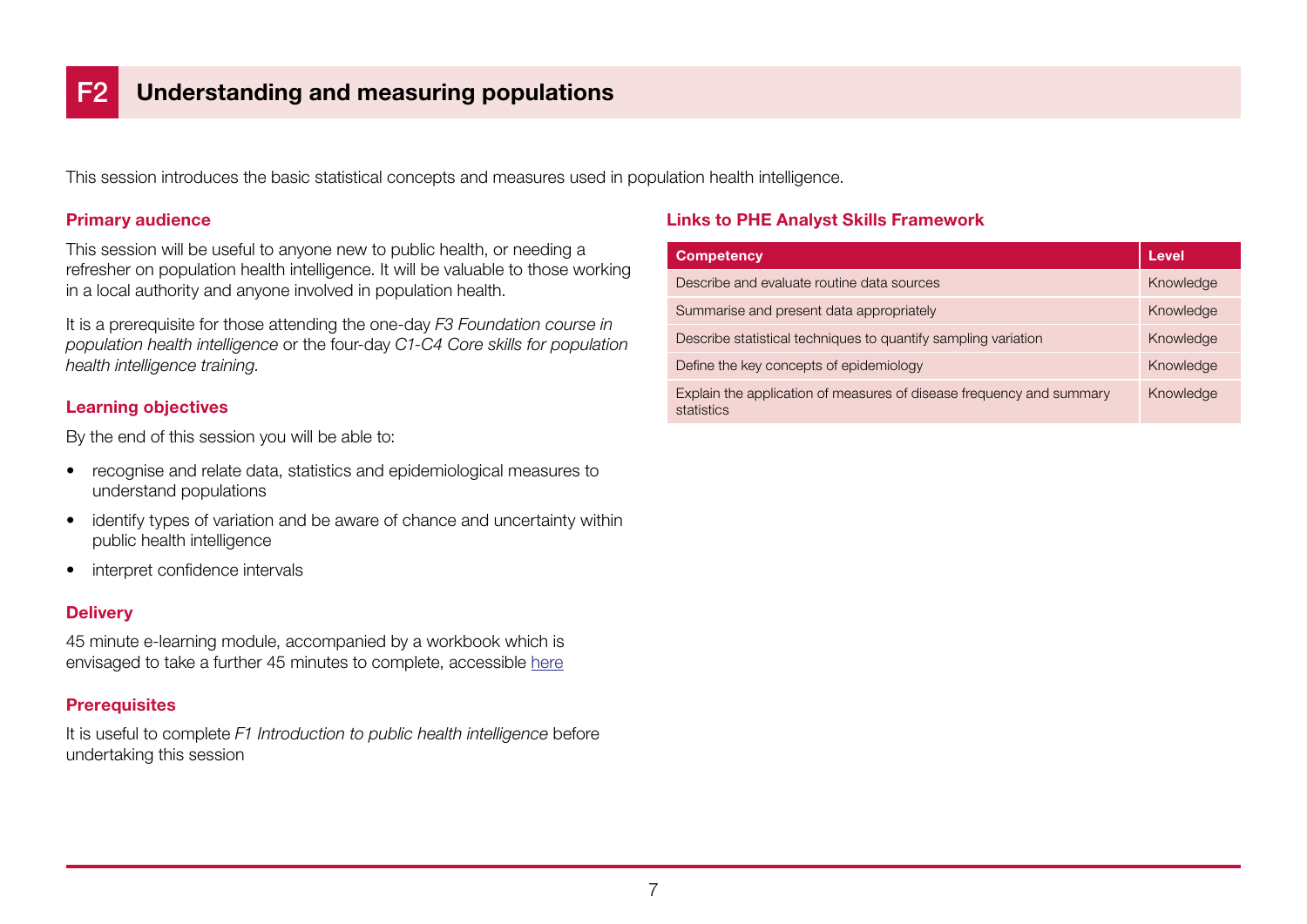<span id="page-9-0"></span>This course builds on the basics covered in the F1 and F2 e-learning modules, and provides opportunities for hands-on experience of using key PHE population health intelligence tools and communicating key messages.

#### Primary audience

This session will be useful to anyone new to public health, or who would benefit from a refresher in population health intelligence. It will be valuable to those working in a local authority and all those involved in population health.

It is primarily targeted at people who do not have an analytical background.

#### Learning objectives

By the end of this course you will be able to:

- access and navigate key population health intelligence tools such as PHE Fingertips, Health Profiles and Local Health
- communicate key messages derived from population health intelligence in an appropriate way to a range of audiences

#### **Delivery**

One day classroom-based learning

#### **Prerequisites**

F1 Introduction to public health intelligence

F2 Understanding and measuring populations

| <b>Description</b>                                                                                                                                           | <b>Level</b> |
|--------------------------------------------------------------------------------------------------------------------------------------------------------------|--------------|
| Explain the importance of high-quality coded clinical data                                                                                                   | Knowledge    |
| Calculate population health indicators                                                                                                                       | Knowledge    |
| Describe how evidence is used to inform and influence public health policy                                                                                   | Knowledge    |
| Evaluate how the knowledge base is used to identify current issues in<br>public health                                                                       | Knowledge    |
| Discuss the relative merits and disadvantages of individual and population<br>approaches to improving public health                                          | Knowledge    |
| Describe the approaches to effective communication with other health<br>professionals and policy makers                                                      | Knowledge    |
| Discuss the impact of visual perception on the construction of data<br>presentations for different audiences (e.g. public, patients and decision-<br>makers) | Knowledge    |
| Describe the range of data presentations available (eg tables, graphs,<br>maps, infographics)                                                                | Knowledge    |
| Describe the principles and uses of interactive data products                                                                                                | Knowledge    |
| Explain the concepts of geographic information systems (GIS) and their<br>application to public health                                                       | Knowledge    |
| Assess and communicate the potential risks associated with presentation<br>and publication of health information                                             | Knowledge    |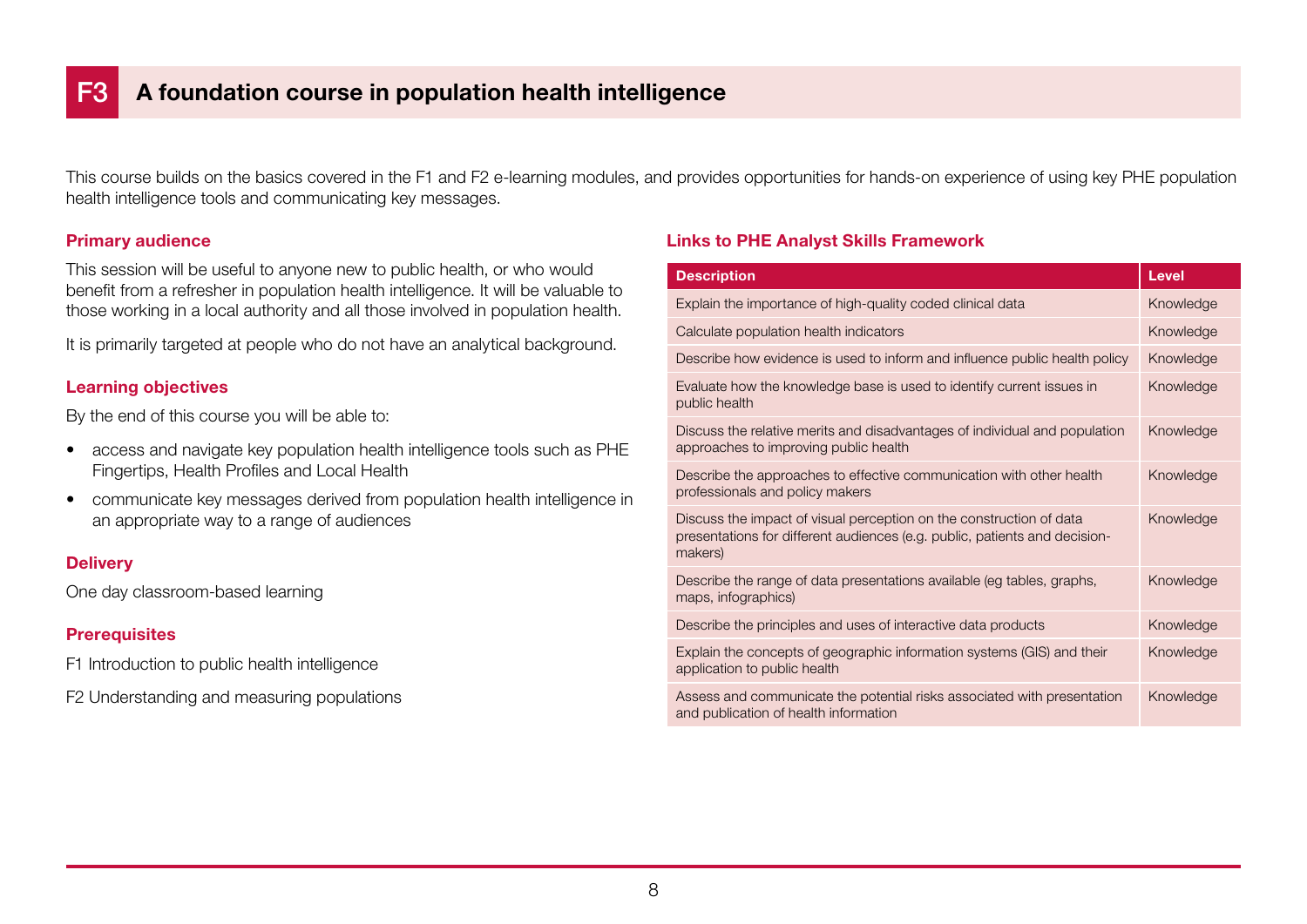### <span id="page-10-0"></span>Core skills for population health intelligence

This course covers in depth the core skills and knowledge required to analyse and communicate population health intelligence.

#### Primary audience

This course will be useful to anyone in a new role as a public health analyst, or needing a refresher, or to those with some analysis experience but new to population health.

#### **Delivery**

Four days of interactive and hands-on classroom-based learning, comprising four separate modules:

- C1 Data resources
- C2 Intermediate statistics
- C3 Applications of population health intelligence
- C4 Communicating population health intelligence

It is envisaged that delegates will attend all four days of the course. However, at local discretion, it may be possible to attend individual modules.

#### **Prerequisites**

F1 Introduction to public health intelligence

F2 Understanding and measuring populations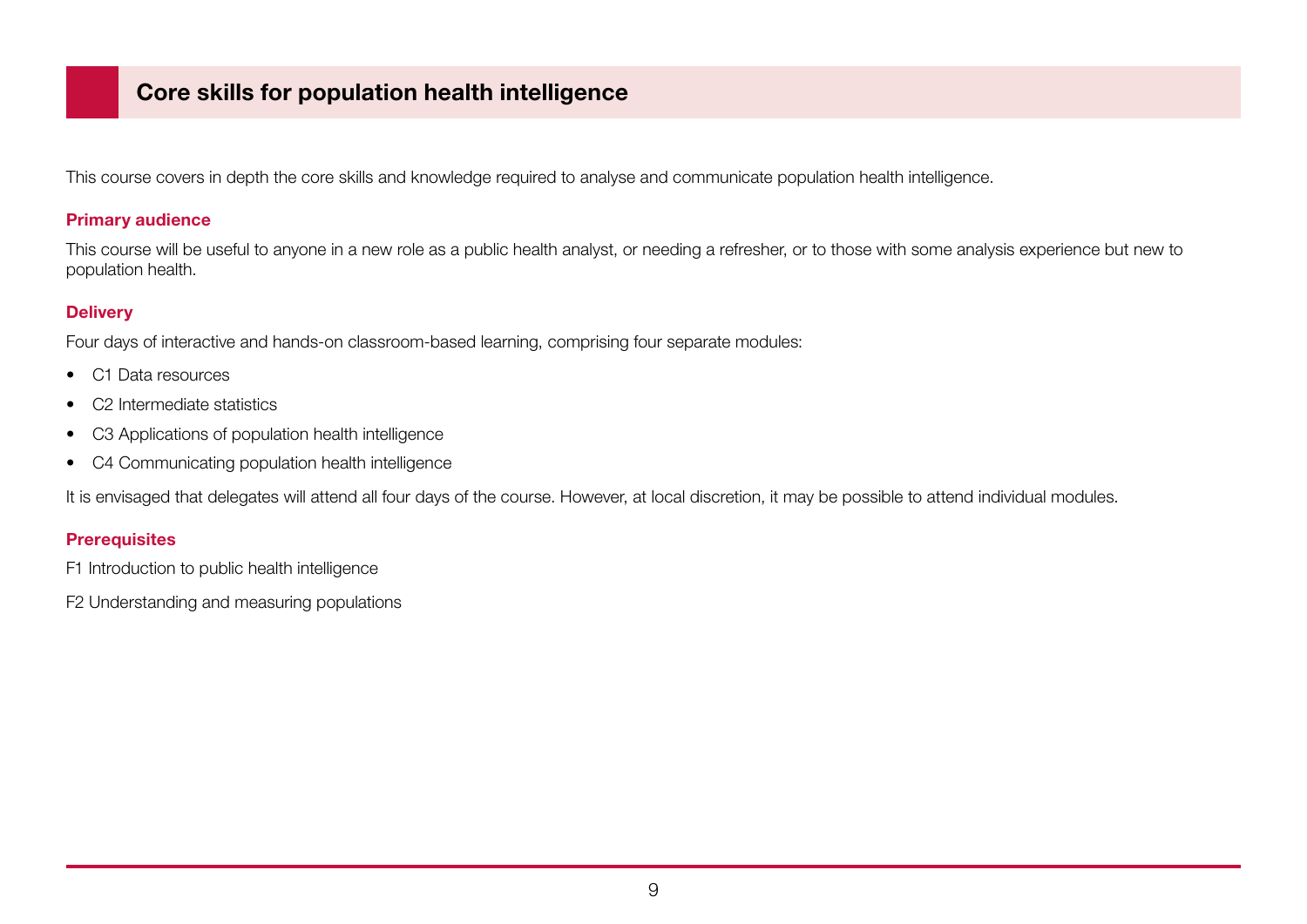### C2 Intermediate statistics

#### <span id="page-11-0"></span>Learning objectives

By the end of this module you will be able to:

- identify the range of routine data sources available and relevant to population health and how to describe and evaluate these
- explain the importance of information governance
- understand issues around data quality
- identify and understand how indicators and population health tools can be used to investigate and profile population health issues

#### Links to PHE Analyst Skills Framework

| <b>Competency</b>                                                                                             | <b>Level</b>  |
|---------------------------------------------------------------------------------------------------------------|---------------|
| Describe and evaluate routine data sources                                                                    | Understanding |
| Describe the application and evaluation of clinical coding systems                                            | Knowledge     |
| Explain the importance of high-quality coded clinical data                                                    | Understanding |
| Describe the key elements and purpose of data sharing/access<br>agreements to protect patients and the public | Knowledge     |
| Manipulate, manage and quality assure data within a data set                                                  | Knowledge     |
| Discuss the importance of data quality and explain how to mitigate and<br>improve it                          | Understanding |

#### Learning objectives

By the end of this module you will be able to:

- summarise data appropriately
- interpret key population health measures, and be able to calculate them
- identify and apply appropriate statistical techniques to test significance

| <b>Competency</b>                                                                  | Level         |
|------------------------------------------------------------------------------------|---------------|
| Calculate population health indicators                                             | Application   |
| Summarise and present data appropriately                                           | Application   |
| Describe statistical techniques to quantify sampling variation                     | Application   |
| Select an appropriate statistical method for analysis of data                      | Understanding |
| Define the key concepts of epidemiology                                            | Application   |
| Explain the application of measures of disease frequency and summary<br>statistics | Understanding |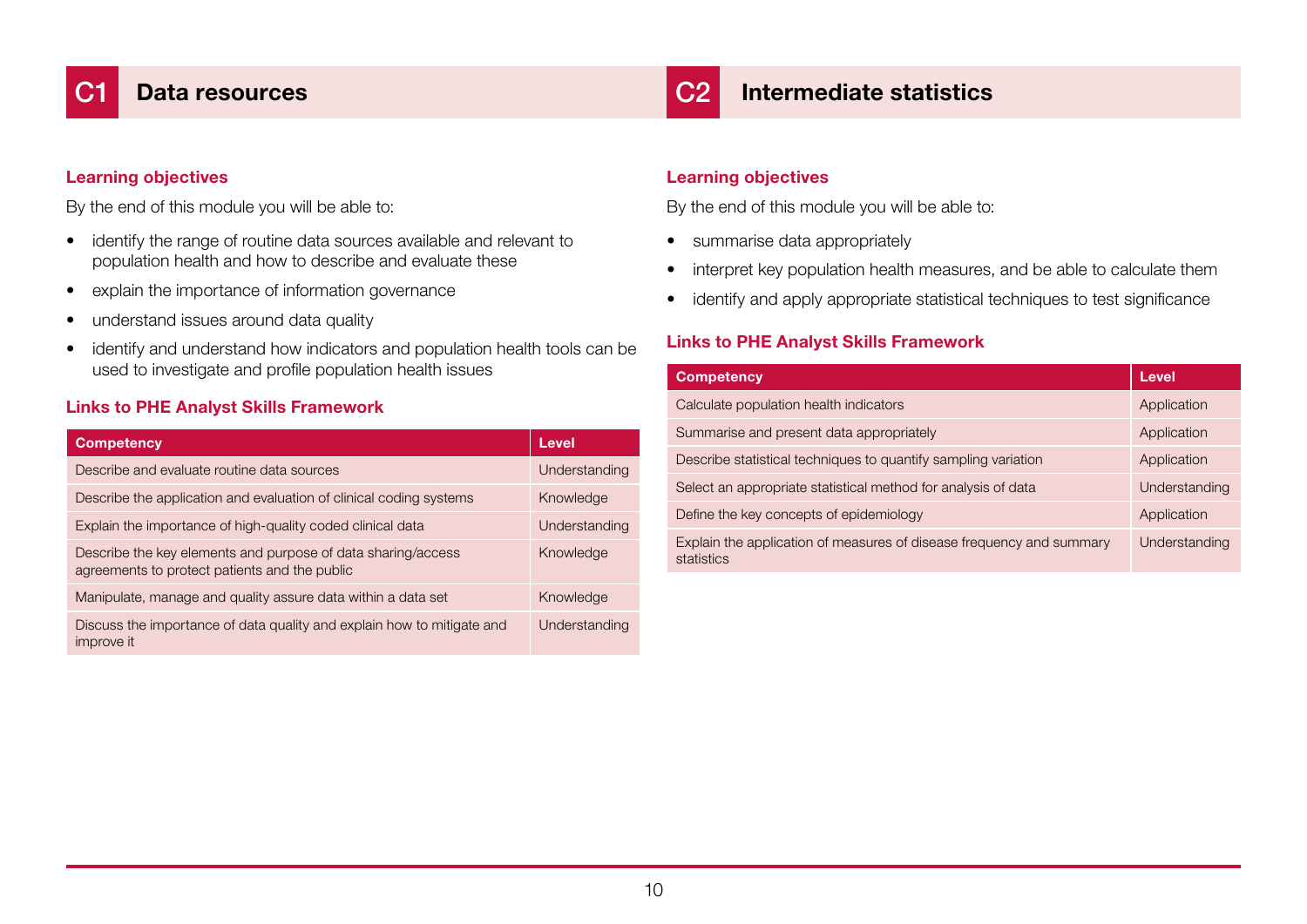<span id="page-12-0"></span>



### C4 Communicating population health intelligence

#### Learning objectives

By the end of this module you will be able to:

- identify the tools available for measuring population health needs in a local public health system
- describe a range of applied analytical techniques that can be applied to understand and describe population health
- understand how population health tools can be applied to inform evidence-based decision-making

#### Links to PHE Analyst Skills Framework

#### Learning objectives

By the end of this module you will be able to:

- appreciate that different audiences have different needs
- adapt the methods for presenting information for a range of audiences in order to improve their understanding of population health issues

| <b>Competency</b>                                                                                                                                            | <b>Level</b>  |
|--------------------------------------------------------------------------------------------------------------------------------------------------------------|---------------|
| Describe the role of communication in enabling a range of audiences to<br>understand how the public health function leads to health gain                     | Knowledge     |
| Describe the approaches to effective communication with other health<br>professionals and policy makers                                                      | Understanding |
| Discuss the impact of visual perception on the construction of data<br>presentations for different audiences (e.g. public, patients and decision-<br>makers) | Understanding |
| Describe the range of data presentations available (e.g. tables, graphs,<br>maps, infographics)                                                              | Understanding |
| Select the most appropriate presentation modality for different data types<br>and audiences                                                                  | Application   |
| Evaluate the various methodologies to communicate scientific messages<br>to different audiences, including patients and the public                           | Knowledge     |
| Create and deliver effective communications materials for scientific and<br>lay audiences                                                                    | Understanding |
| Assess and communicate the potential risks associated with presentation<br>and publication of health information                                             | Understanding |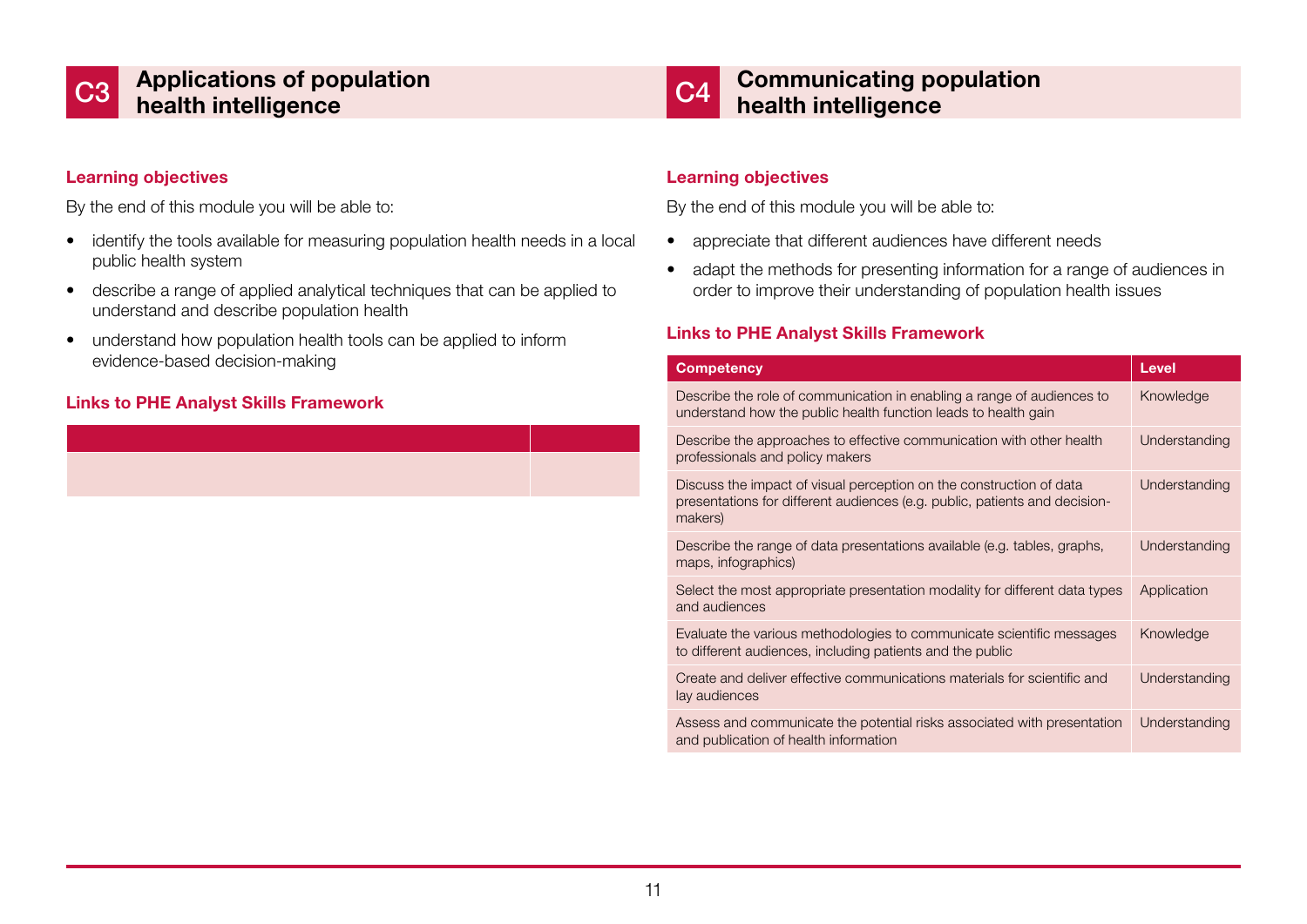<span id="page-13-0"></span>Developed by the Health Economics team within PHE, these two short sessions introduce health economics and economic evaluation, and how they can be incorporated into decision-making. They have been designed to be accessible for delegates with no prior knowledge of economics.

#### Primary audience

These sessions are designed specifically to support public health staff within local authorities. Wherever possible, economic concepts are illustrated with relevant examples drawn from public health.

You are not expected to be employed in an economic analysis role to benefit from this course. Rather, the focus is on economics as an approach and way of thinking, so anyone involved in the decision-making process should find these sessions useful.

#### Learning objectives

By the end of the first module *Introduction to health economic concepts* you will:

- understand and be able to explain the basic principles of health economics
- be aware of how economics can be applied in healthcare decision-making

By the end of the second module *Health economic evaluations* you will:

- be able to define and explain the types of health economic evaluation most commonly in use
- understand how the differing assumptions drive results in economic evaluations
- be able to interpret the outputs from economic evaluations

#### **Delivery**

Two e-learning modules, 30 minutes per module, accessible [here](https://portal.e-lfh.org.uk/Component/Details/482587)

#### **Prerequisites**

There are no prerequisites for these sessions, although some knowledge of public health service provision would be helpful. The second module, *Health economic evaluations*, assumes knowledge of the first.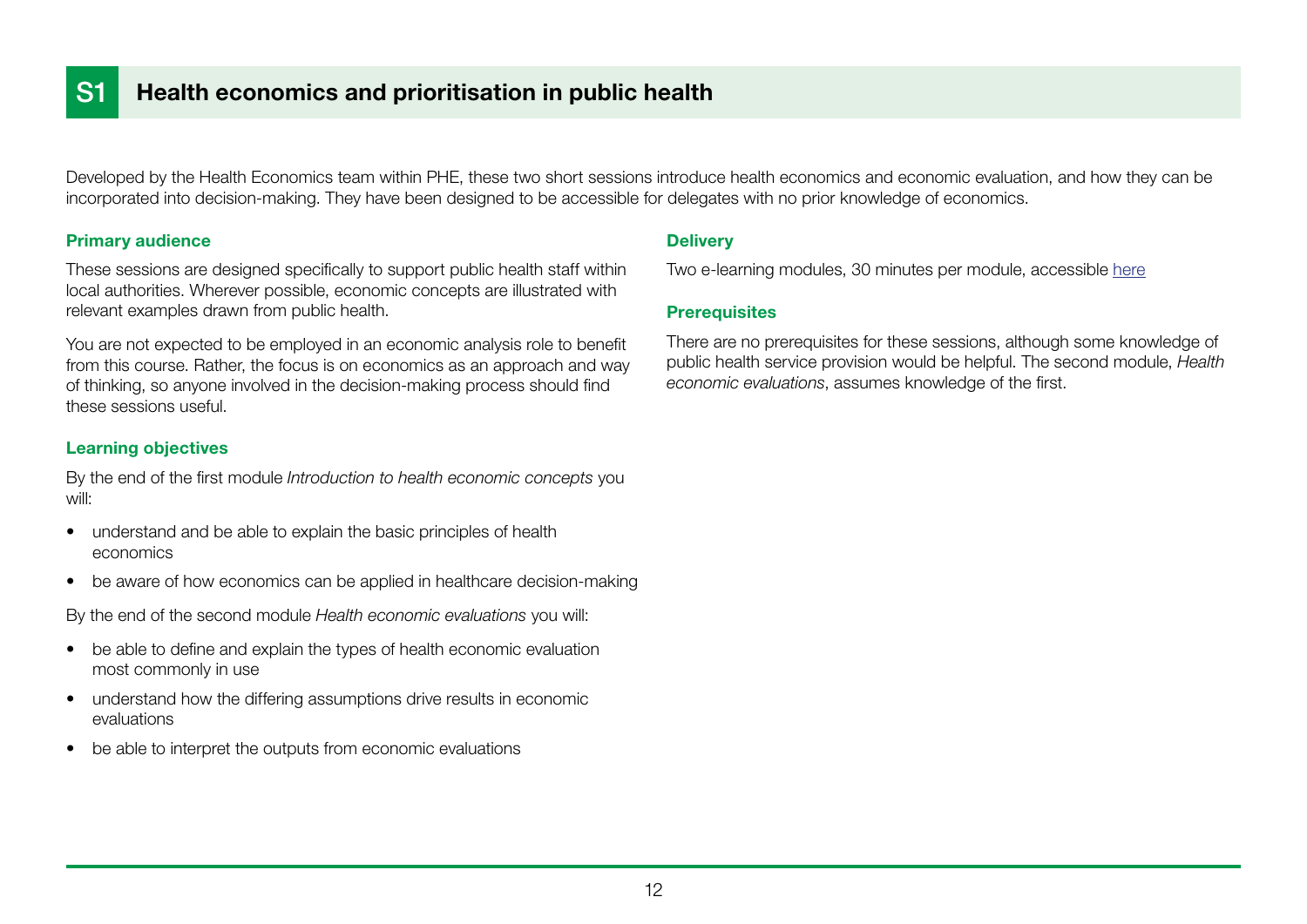## <span id="page-14-0"></span>**Critical appraisal skills**

#### Developed and delivered in collaboration with PHE's Knowledge and Library Service, this course covers the basics of how to assess research evidence and apply this in decision-making.

#### Primary audience

This course will be useful for anyone who analyses published research literature as part of their role and who would like to bring greater rigour to that analysis.

#### Learning objectives

By the end of this course you will:

- have improved your confidence in understanding and interpreting research evidence for use in decision-making
- be able to describe what a systematic review is, and be able to explain its use and why it is considered reliable
- be able to critically appraise a systematic review using a structured approach

#### **Delivery**

Three hours of classroom-based learning

#### **Prerequisites**

None

### An introduction to Hospital Episode S3 Statistics (HES)

Each local authority public health team is entitled to apply for access to Hospital Episode Statistics (HES) from NHS Digital, either via a data extract or through the HDIS portal. This course gives an overview of HES data and its potential applications, focusing on analytical considerations. It does not cover issues of data access and system management.

#### Primary audience

This interactive course is specifically aimed at analysts within local authorities who are expected to access and analyse HES data in their role.

#### Learning objectives

By this end of the course, you will understand:

- what data items are available within HES, including both the extract and through the HDIS portal
- the strengths and limitations of HES data and its appropriateness for use in population health intelligence
- the common methods of analysing HES and when to apply them

#### **Delivery**

One day of classroom-based learning

#### **Prerequisites**

There are no formal prerequisites for this course; however, delegates will need a basic knowledge of Excel.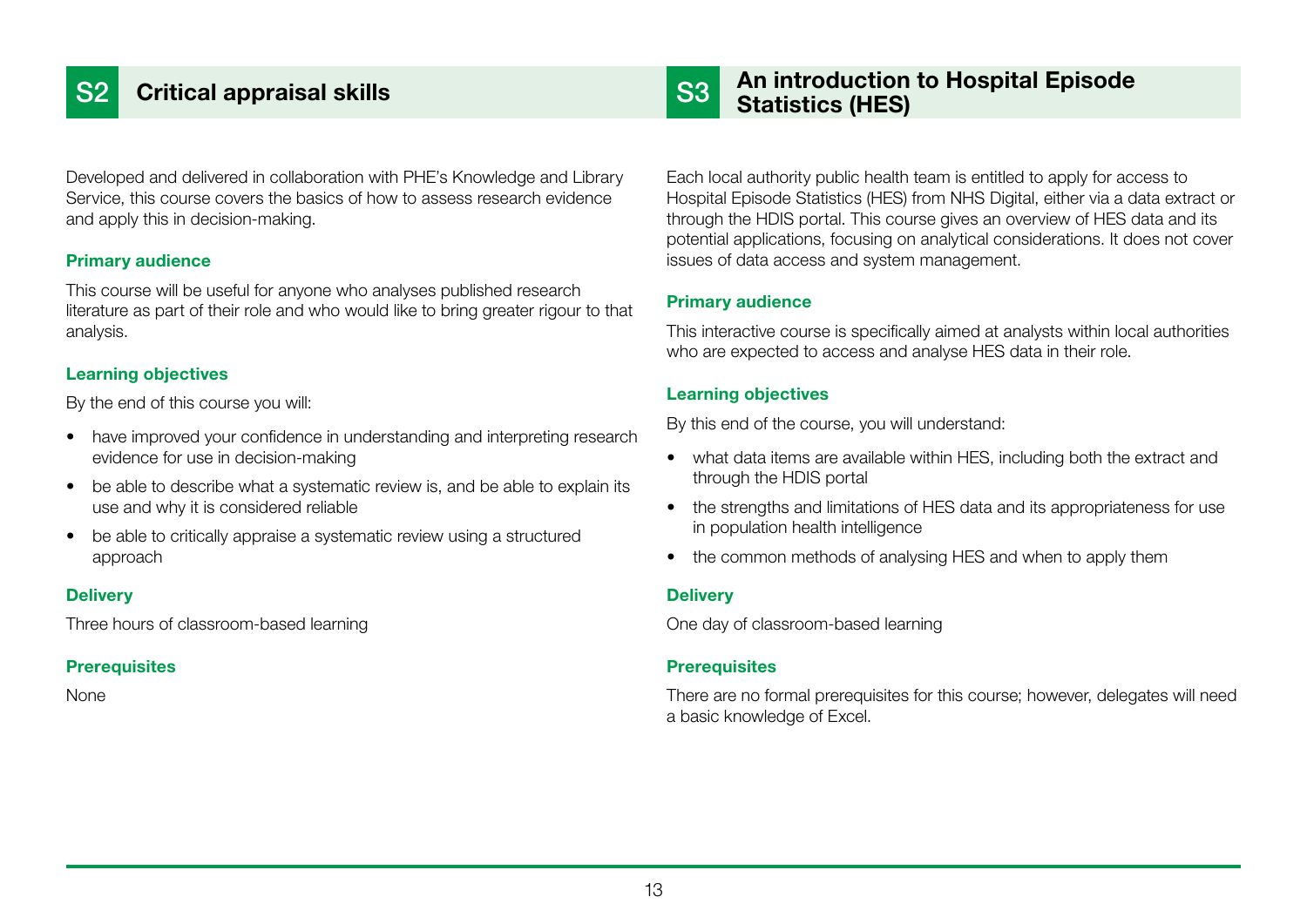### <span id="page-15-0"></span>S4 Data visualisation and infographics

This course covers the theory behind data visualisation and infographics with a hands-on practical session in which you will create an infographic for a defined audience.

#### Primary audience

This is an entry level course so will be useful for those new to population health intelligence, or those working with and presenting data and visualisations in their role.

#### Learning objectives

By the end of this course, you will:

- understand the difference between data visualisation and infographics
- understand what you need to know before designing a data visualisation
- be able to explain the different chart types for presenting data and information
- understand the four key components of a data visualisation
- be able to get your message across in the most efficient way

#### **Delivery**

One day of classroom-based learning

#### **Prerequisites**

None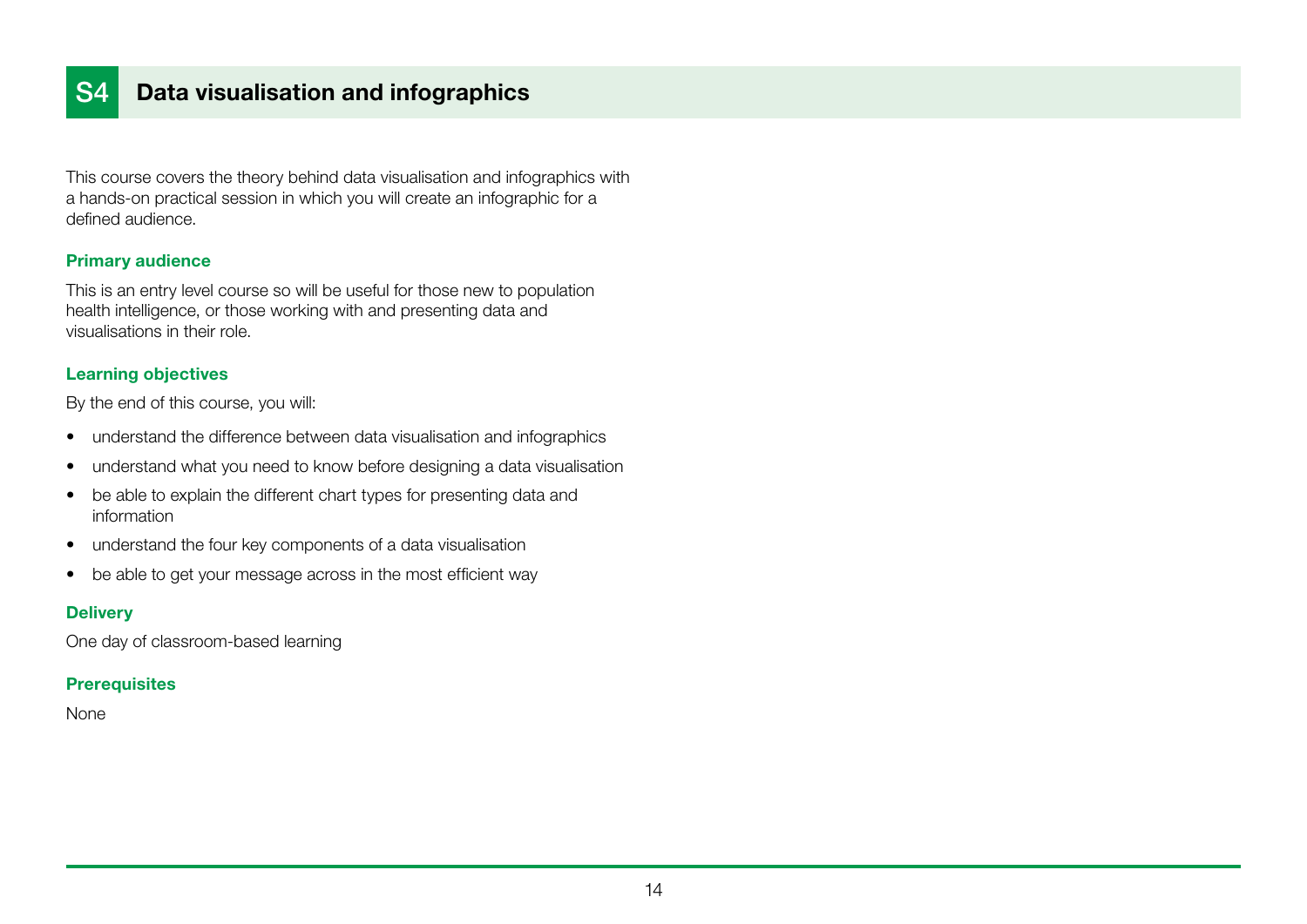### <span id="page-16-0"></span>PHE population health intelligence tools

PHE has a wide range of population health analysis tools and resources aimed at supporting local government, health service professionals and others in planning and decision-making in order to improve population health and reduce inequalities locally. Each of the following short courses introduces a tool and provides hands-on experience in using it:

- T1 Public Health Profiles ('Fingertips' platform) using the Public Health Outcomes Framework (PHOF) as an example
- T2 Strategic Health Asset Planning and Evaluation (SHAPE) Place
- T3 Global Burden of Disease
- T<sub>4</sub> Local Health
- T5 Public Health Dashboard
- T6 Health economics tools

For some tools, you may be signposted to further self-study materials, such as short videos or webinars.

#### Primary audience

These courses will be useful to anyone working in population health. They will be valuable to those in a local authority and to anyone involved in health and its wider determinants, including commercial and third sector partners, clinical commissioning groups (CCGs) and emergency services.

#### Learning objectives

By the end of one of these courses you will be able to:

- access and navigate the tool
- utilise the functionality of the tool
- understand the relevant context or policy
- interpret and describe the output

#### **Delivery**

Classroom-based learning (typically two hours)

#### **Prerequisites**

T3 requirement – *F2 Understanding and measuring populations*

T6 requirement – *S1 Health economics and prioritisation in public health*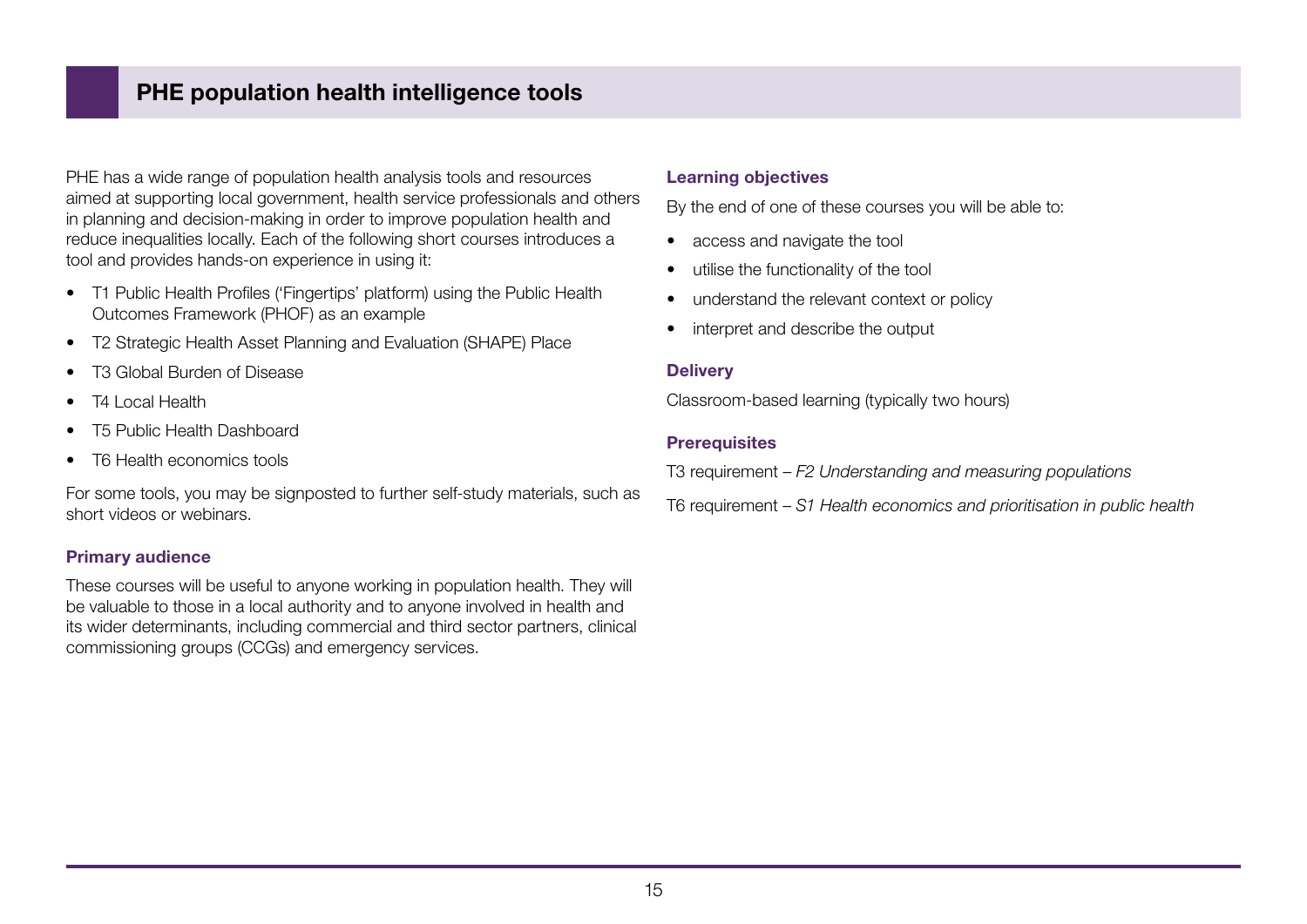#### About Public Health England

Public Health England exists to protect and improve the nation's health and wellbeing, and reduce health inequalities. We do this through worldleading science, knowledge and intelligence, advocacy, partnerships and the delivery of specialist public health services. We are an executive agency of the Department of Health and Social Care, and a distinct delivery organisation with operational autonomy. We provide government, local government, the NHS, Parliament, industry and the public with evidence-based professional, scientific and delivery expertise and support.

Public Health England Wellington House 133-155 Waterloo Road London SE1 8UG Tel: 020 7654 8000 [www.gov.uk/phe](http://www.gov.uk/phe) Twitter: [@PHE\\_uk](https://twitter.com/PHE_uk) Facebook: [www.facebook.com/PublicHealthEngland](http://www.facebook.com/PublicHealthEngland)

GI © Crown copyright 2018

You may re-use this information (excluding logos) free of charge in any format or medium, under the terms of the Open Government Licence v3.0. To view this licence, visit [OGL](https://www.nationalarchives.gov.uk/doc/open-government-licence/version/3/). Where we have identified any third party copyright information you will need to obtain permission from the copyright holders concerned.

Published November 2018 PHE publications **PHE** supports the UN

gateway number: 2018552 Sustainable Development Goals